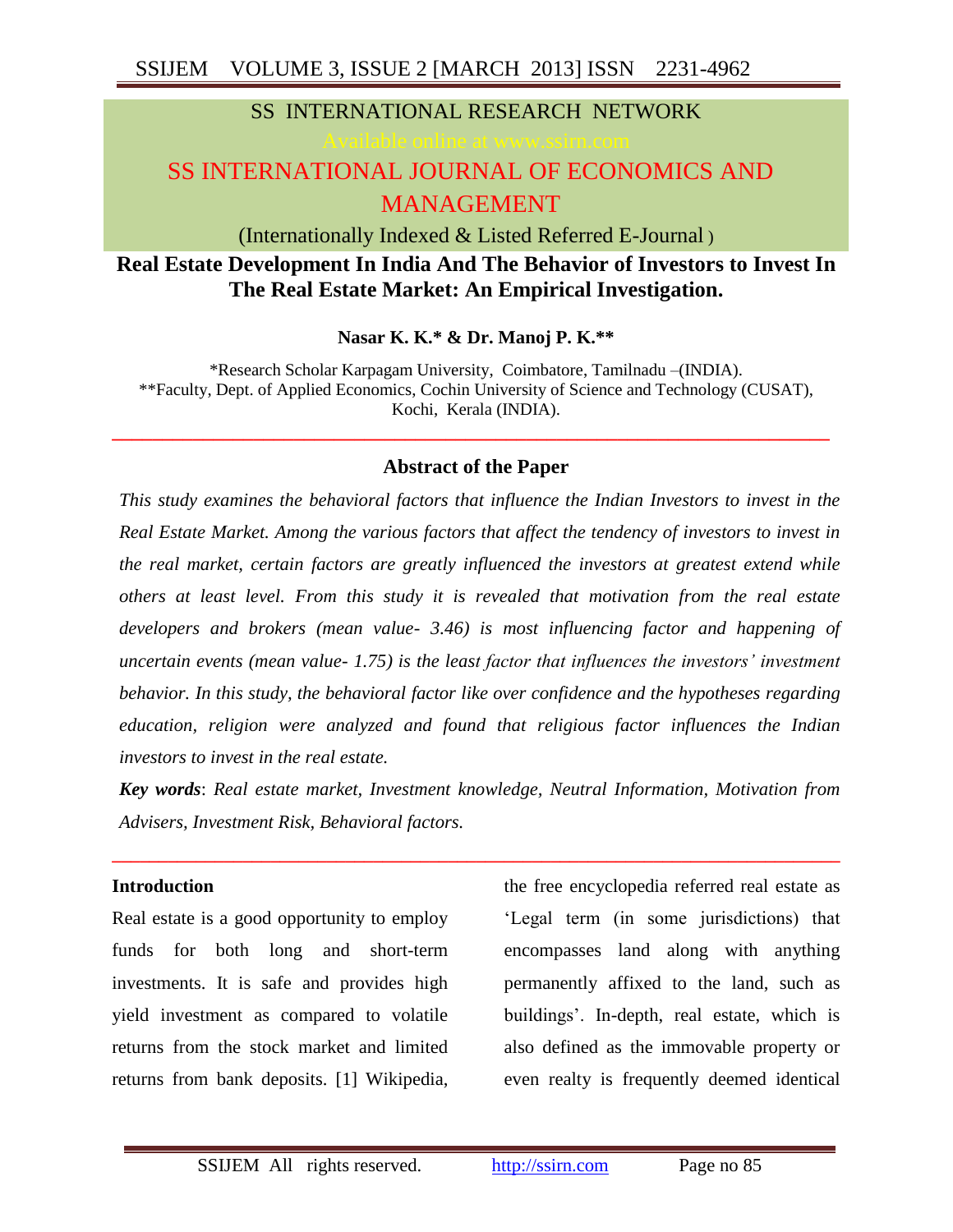with real property compare to personal property. [2] .Technically, real estate is not defined by such physical components as land and buildings. Rather, real estate is nearly synonymous with real property, the rights that associated with land and together with the fixtures, such as roads and buildings that are permanently attached to the land. The real estate market has been on a growth and expansion phase ever since 2002. The rationale of investment in real estate is to generate the profit return in future when forgoing the present consumption by taking into the consideration of uncertainty and risk [3].The globalization and the emergent of Multinational Corporation in India results to the growth of real estate market and economic growth. Moreover, growth of population, rising in income level, rapid urbanization factors influenced to the growth of Indian real estate market. Since the Indian real estate market is emerging market in under developed economy, the role of real estate investors' play and vital role of Indian economy [4]. Real estate is an asset form with limited liquidity relative to other investments, it is also capital intensive and is highly cash flow dependent. If these factors are not well understood and managed by the investor,

real estate becomes a risky investment. The study of investors behavior discloses that various factors influence their invest portfolio in the real estate market.

#### **Literature Review**

Bharat Mittal, 2007 [3] Indian real estate investment area has shown tremendous progress over the last few years with the global and local factors. With the growth and expansion of the real estate market, other areas got experienced the growth which created the growth of economy.

Gill,A,S.P Sharma, H.S Mand, N. Mathur, 2012[4] .The globalization and the emergent of Multinational Corporation in India results to the growth of real estate market and economic growth. Moreover, growth of population, rising in income level, rapid urbanization factors influenced to the growth of Indian real estate market. Since the Indian real estate market is emerging market in under developed economy, the role of real estate investors' play and vital role of Indian economy.

Gill and Biger (2008) (2012) [6] also indicate that investors' tendency to invest capital is positively affected by their own perceived knowledge of neutral information. Thus, investors do not rely on a single integrated approach, but rather on many categories of factors such as price movement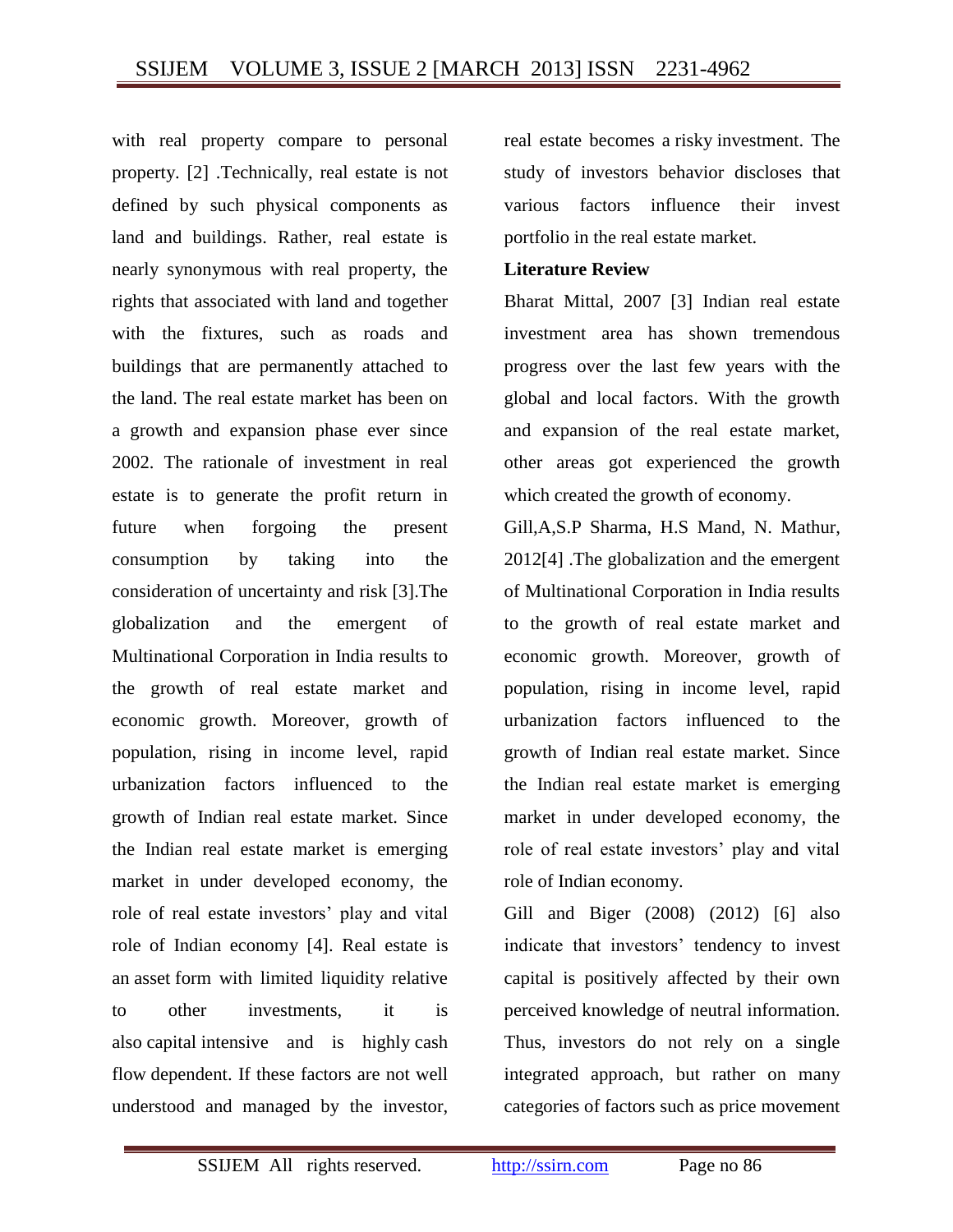in the real estate market and current economic indicators e.g., business cycle, GDP, etc.K. Byrne (2005) [7] explains that investors take better investment decision through the improved the investment knowledge and experience. The investors can accurately perceive the risk and the return accruing from the investment portfolio [8].

## **2.1. Investment Knowledge**

Y.A. Hamid (1999) [9]has observed that the investors' investment knowledge and experience have positive and negative impacts on their tendency to invest capital in the real estate market. That is, if Indian investors perceive higher risk in the Indian real estate market, they are reluctant to invest capital and vice versa. Investor knowledge of 'neutral information' plays an important role in investment decision making process. The concept was developed long ago by Siegel *et al.*

## **Neutral Information**

S.G. Siegel, K.J Dow, and E. Calderaro, et al (1979) [10] who found that many investors of the view that financial statements alone as not better enough for investment decision-making purposes. They assumed that there are other sources of information viz. neutral information which

influence investors to make a better feel to investment.

## **Motivation from Advisors**

R.A. Nagy and R.W. Obenberger (1994) [11] indicate that the recommendations of family members and friends impact on the investment decisions of investors. Gill and Biger [6] indicate that investment propensity of investors is positively affected by their own perceived consultation with an advisor. In similar manners, real estate brokers, family members, and friends can act as investment advisors in the real estate market. O'Neal [12] also suggests that investment advisors play a significant role in investment decisions of investors.

As an intermediary, the real estate agent promptly makes use of a seller's property data for sale; provide multiple listing services to gain the competitive advantages in the real estate market*.* All services then conjoined with effective marketing tools like advertising, which in turn help to increase the rate of arrival of potential buyers, who are better informed and thus better matches for the seller's real estate property, resulting in a higher rate of offers, or higher offers or both.

## **Investor behavior**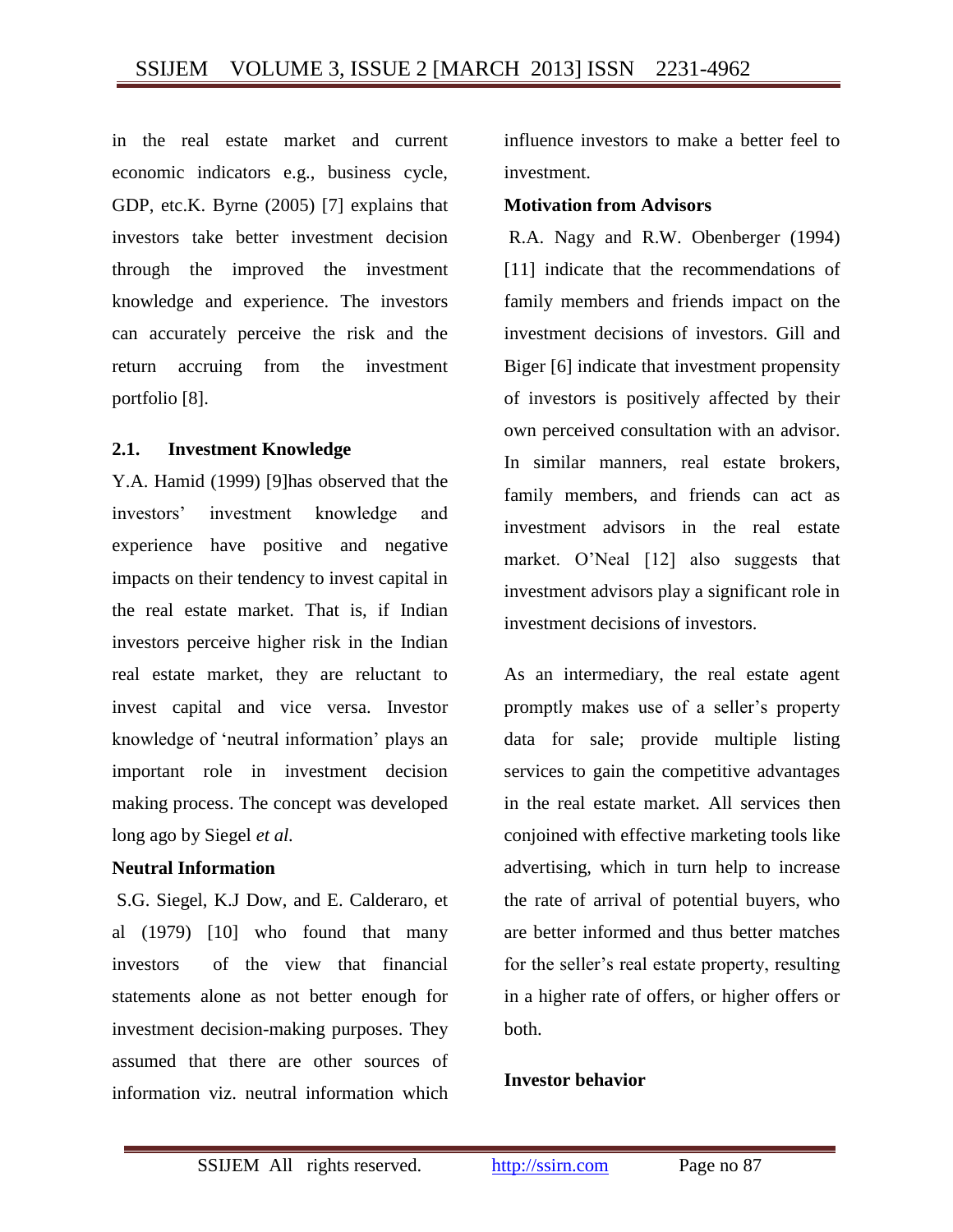Slovic, 1972; Alfredo and Vicente, 2010 [13]. Investment behaviors are defined as how the investors judge, predict, analyze and review the procedures for decision making, which includes investment psychology, information gathering, defining and understanding, research and analysis. The whole process is called "Investment Behavior". The factor that affects the property investment behavior is that not all investment is unintentional. Investors make investment decisions with an intention to hold the property for either long term or short term.

In short, literature review reveals that behavioral factors like investment knowledge, neutral Information, motivation from advisers, investment risk and over expectation influence the investors to invest in the real estate market.

#### **Investment Risk**

Return expectations were positively correlated with investment allocation. Provision of past performance information appears to create an expectation for future returns around the same level as past returns. [8] Management and evaluation of risk is a major part of any successful real estate investment strategy. Risk occurs in many

different ways at every stage of the investment process. [14]

#### **Overconfidence**

The investors are usually over confident about their abilities to complete the difficult tasks successfully. Sometimes they believe that their knowledge will be more accurate and even think decision is also precise. Overconfidence is as "The ego traps" and note that over confidence is pervasive. [15].Overconfident investors believe strongly in their activities and not concern the belief and experience of others [16]. Over confidence causes investors to trade or invest too much and to too much risk. As a consequence, investors pay too much in the form of commission, pay too much in taxes, and are susceptible to heavy loss. [17]. In short, increased level of information or over confidence do not necessarily lead to greater knowledge because many investors may not have proper training, experience, or skills to understand the information regarding the real estate market which may significantly make an adverse effect on real estate investment of the investors .

#### **Objectives of this Study**

Main objective of this study is:

• To study the behavior of the investors to invest in the real estate market in India.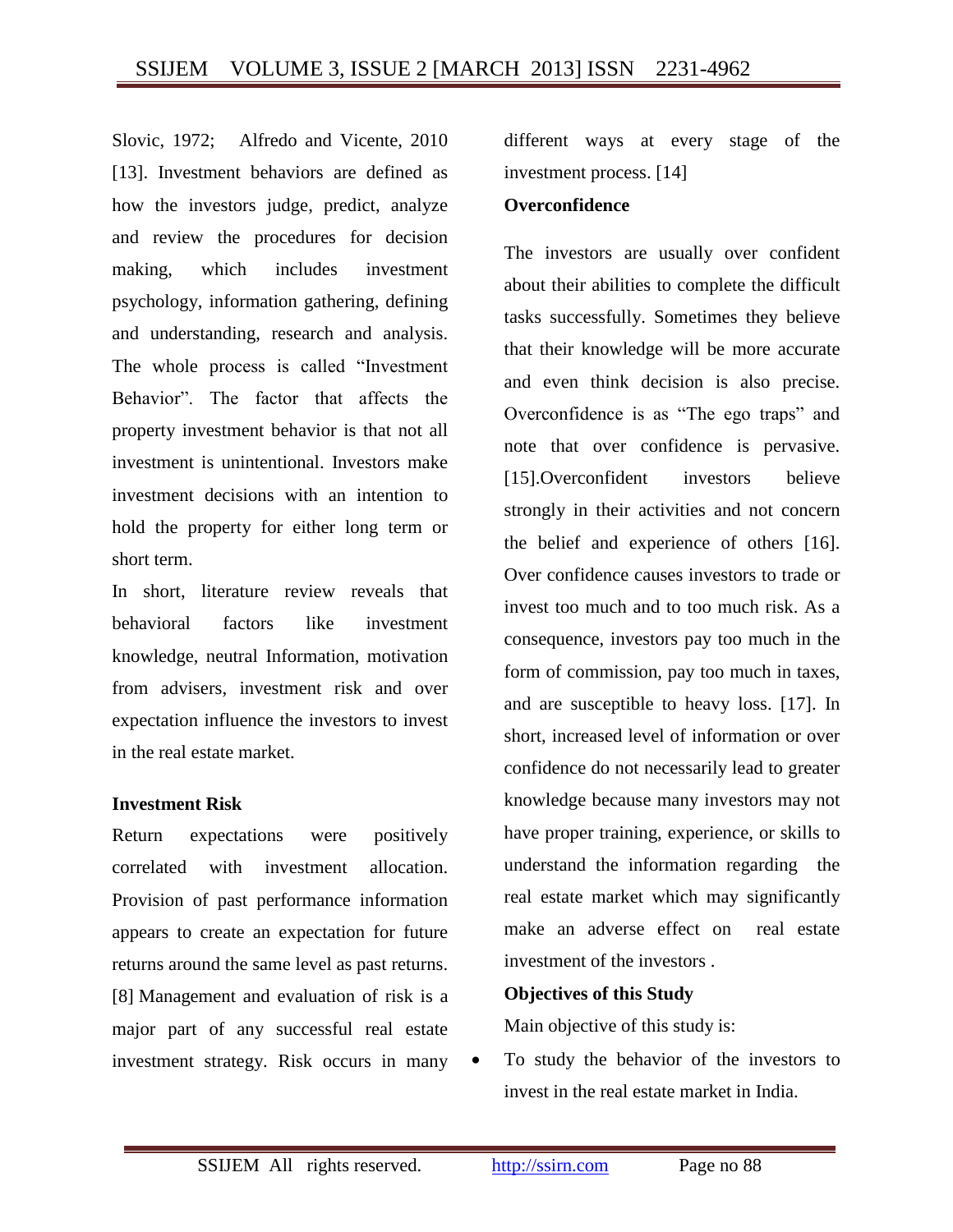At the same time, following specific objectives are also set for this study:

- (i) To analyze the significance of the motivation from advisors influence the investors to make their investment decisions.
- (ii) To analyze the religion based investors and their readiness to take investment risk in the real estate market.

#### **Methodology of the Study**

The data was collected with the help of a questionnaire. The questionnaire collected through direct personal interview method which included thirty six items that belong to five categories: (1) real estate investment knowledge (2) neutral information, (3) motivation from advisors (4) investment risk in real estate market and (5) behavioral factors of Indian investors in the real estate market. In research design, primary and secondary data were collected.

The primary data was collected from 300 investors in leading and potential real estate markets at Kochi, Aluva, Nedumbassery (Kochi) International Airport Area and Perumbavoor in Ernakulam district. The study was conducted for a period of 60 days. The study is aimed at identifying the most and the least influencing factors of the individual investors. The tools used for the analysis include Chi-Square Test.

The study analyzes personal and behavioral factors of Indian investors. The study covers real estate investment knowledge, neutral information, motivation from advisers, investment risk information and these factors are categorized 20 numbers of behavioral factors.

This study has tried to analyze above factors and find out what are factors that most and least influencing the behavior of the Indian investors to invest in the real market. It was found that there are also some behavioral factors like the investor's expectation and risk taking in investment which influence the investor's behavior.

#### **Scope of the Study**

The findings of the study give a broader insight to investors and to those who involves in real estate market activities which in turn help the investors to achieve desired goal from the investment in the real estate. From the marketing point of view, it will widen the competitive advantages particularly when decide to make a strategic planning on real estate investment.

The present study exposes wide scope for diversify the portfolio allocation decision for the investors. [5] **Hypothesis:1**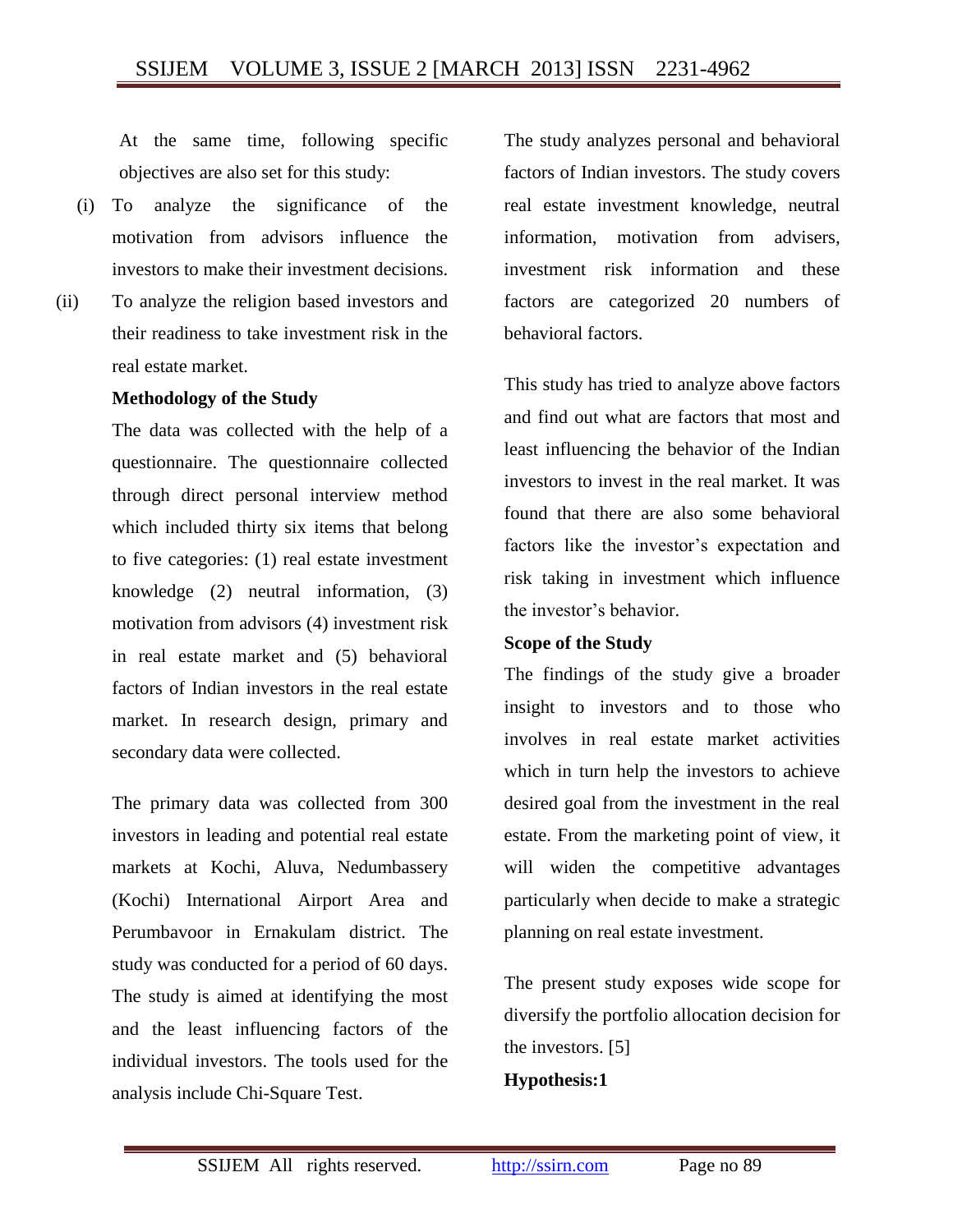$1.1H<sub>0</sub>$ : Religion makes no difference in investment in real estate property.

**1. 2** H<sub>1</sub>: Religion makes a difference in investment in real estate property. Since the probability value is less than 0.05, the hypothesis 1.1:  $H_0$  is rejected and 1.2  $H_1$ is accepted as it is significant.

## **Hypothesis:2**

 $2.1H<sub>0</sub>$ : Education makes no difference in investment in real estate property

2.2 H<sub>1</sub>: Education makes a difference in investment in real estate property.

Since the probability value is less than 0.05, the hypothesis  $H_0(2.1)$  is rejected and  $H_1$ (2.2) is accepted as it is significant.

## **Results of the Study**

- The study revealed that expert advice of the real estate developers and agents (**M. Value- 3.46)** are most influencing factor to motivate the behavior of investors to invest in the real estate and least influencing factor is happening of uncertain events **(M. Value-1.75).**
- Most of the investors (56%) are willing to invest on real estate for a period of 1 to 3 years, 22% less than 1 year, 16% for 3 to 5 years, and 6% of investors for maximum period. This shows that majority of investors

prefer short years investment to long or maximum period.

- From the study, it was found that majority of the investors (60%) are optimist in their financial tolerance and 25% are shown over expectation in their attitude towards their investment, 5% are pessimist and 10% investors are neutral.
- Among the investors 52% belongs to Muslims, Christians 29% and Hindus 15%
- Majority of the investors (88%) is male and 12% are female.
- Qualification of majorities of the investors  $(45%)$  is between  $10^{th}$  to 12<sup>th</sup>.standard
- The respondents are under different stages of life level and the majority is business men
- (50%) and 20% of retired person. They wish to invest in the real estate market and have self image to know the real estate market condition and other influencing factors.
- It was found that the risks and portfolio performance vary with changes in the real estate market prices.
- The investment on real estate mainly got flourished at the place where Muslim people are large in numbers.
- Though the religious reason not affects the investors to invest, the tendency to invest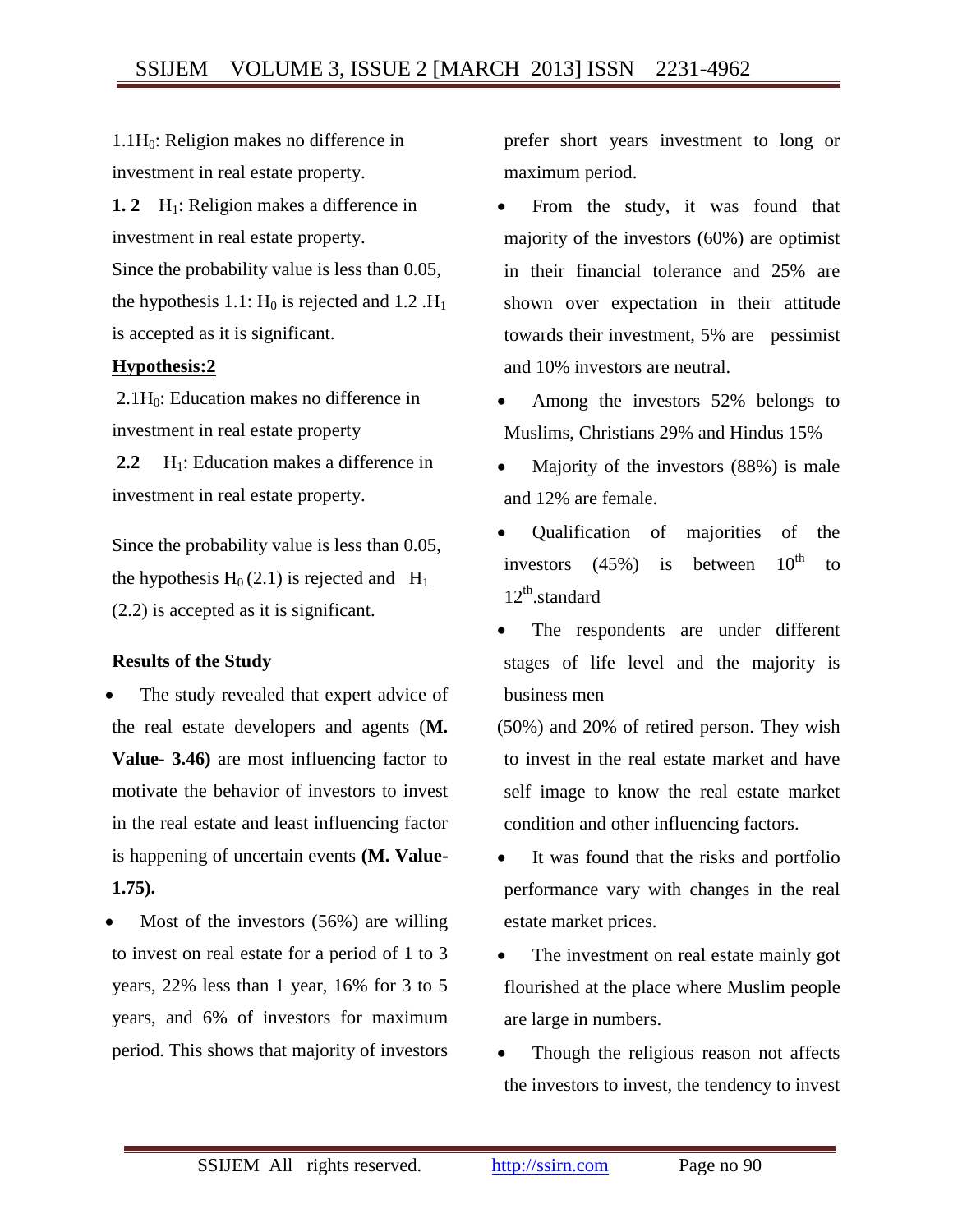in real estate is mainly indicating a dominant role of Muslim people. So the study reveals that conservative behavior of such category changed and they are ready to take risk to earn profit from business.

#### **Suggestions**

- Since the real estate developers and brokers are motivating agents to the real estate investors, the developer's guidance and advice based on the past experience and awareness of latest market trends would be helped the investors to decide a better investment decision.
- The comprehensive attempt to provide the behavioral and psychological awareness to realty investors and developers.
- Ensure appropriate asset allocation strategies for successful portfolio management of

their clients which may be based on their life stage, emotional risk tolerance and their financial literacy level.

 Provide improved services to help investors to make ideal selection from the portfolio

and equipped them to diversify the funds to ensure return from investment.

 The real estate developers must have complied the business ethics and moral values to strengthen the business activities and the strategies adopted to realize profit.

 The real estate developers and agents are to be frequently communicated with investors,

Be ensured personal attention towards investors, provided quality services as promised.

#### **Limitations of the Study.**

 $\triangleright$  The study covers only with particular potential places in the district of Ernakulum, Kerala.

 $\triangleright$  The role of real estate developers and agents cannot be considered as crucial for the investors in the investment decision making. Sometimes, the investors choose the best portfolio without the advice of agents and real estate developers.

#### **Concluding Remarks**

This study would help the real estate developers and brokers to understand the factors that influencing the investors to invest in real estate market. Through this study, the researcher give further insights which enables to enrich the performance of real estate developers and investors. The service quality that motivators delivered to investors creates better investment knowledge to them to select ideal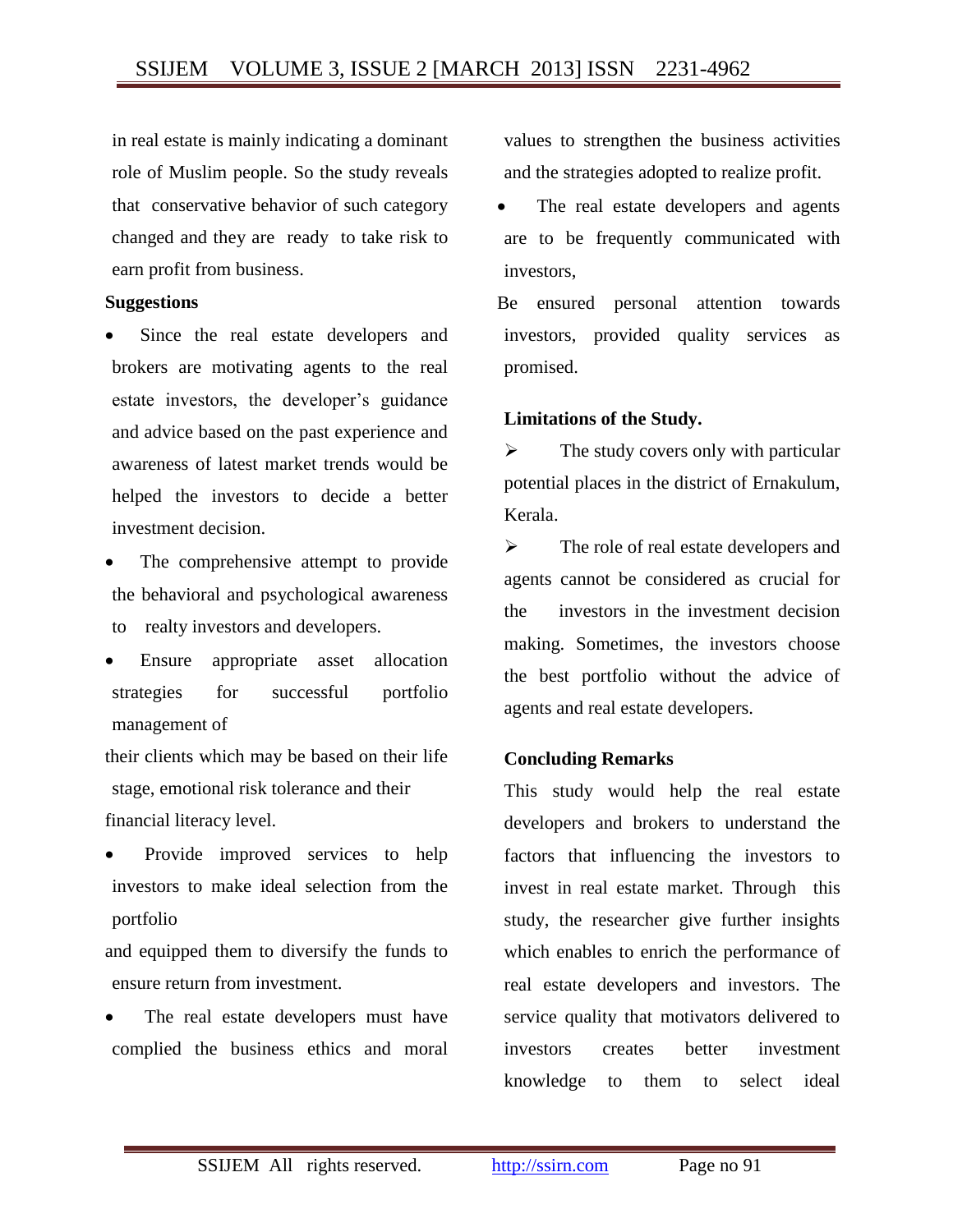investment decision and thus being saved the investors from real estate investment loss and threats.

#### **References**

- 1. Mahurkar, P., & Senthil, G., (2004). 'Real Estate Fund Management: Indian Perspective,' Asian Real Estate Society, pp. 1-34
- 2. Real Estate Investment-wikipedia , encyclopedia
- 3. Bharat Mittal -2007- An Empirical Study of the Trends in Real Estate Prices in Chandigarh (India)
- 4. Gill,A ,S.P Sharma, H.S Mand, N. Mathur -2012 " Factors that influence Indian
- 5. propensity To Invest in the real estate market" Journal of Finance and Investment
- 6. Analysis
- 7. Gnani Dharmaraj, Genesh and Santhi- A study on the Individual Investor Behavior
- 8. With special reference to Geojith BNP Paribas Financial Service Limited, Coimbatore.
- 9. Gill and N. Biger, (2009) Gender differences and factors that affect stock investment Decision of Western Canadian Investors, *International Journal of Behavioral Accounting And Finance*, **1**(2),), 135-151.
- 10. Byrne .K. (2005) "How do consumers evaluate risk in financial products". Jouranal of Financial marketing services.
- *11.* K. Byrne, How do consumers evaluate risk in financial products?, *Journal of Financial Services Marketing*, **10**(1), (2005), 21-37.
- 12. Y.A. Hamid, (1999), On the way to a comprehensive Palestinian housing policy, *Palestine– Israel Journal of Politics, Economics, and Culture*, **6**(3).
- 13. Alfredo Martin Oliver, Vicente Salas-Fumas, (Jul. 2010), "I.T. Investment and
- 14. Intangibles: Evidence from Banks", SSRN Working Paper Series.
- 15. Real Estate investing- Wikipedia.
- 16. Belsky.G & Gilovick (1999). Why smart people make big money mistake and how to correct them. Newyork: Simon & Schuster
- 17. Barber B. &Odean (1999).The courage of misguided convictions. Financial
- 18. AnalysisJournal.55 (5), pp41-55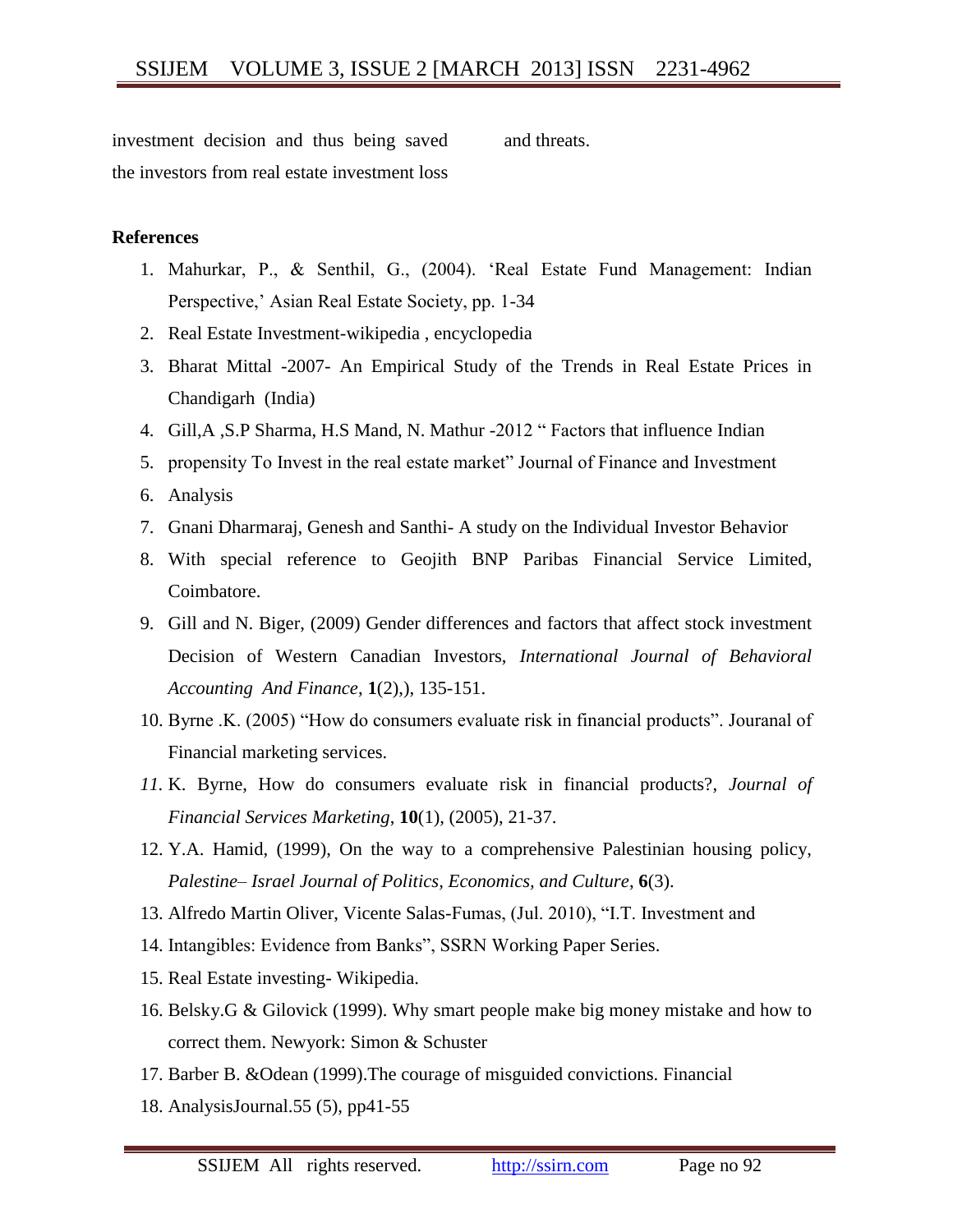19. H. Kent Baker & John R. Nofsinger (2002) Psychological biases of Investors. Finance Service Review 11(2002), 97-116.

#### **Table I: Gender Classification**

| Sl.No | Gender | No. of Investors | Percent |
|-------|--------|------------------|---------|
|       | Male   | 264              | 88      |
|       | Female | 36               |         |
|       | Total  | 300              | 100     |

(Source: Survey Data)

**TableIII: Profession Classifications**

|                | Profession Classifications |             |          |  |  |  |  |  |
|----------------|----------------------------|-------------|----------|--|--|--|--|--|
| Sl. No.        | Expectation                | No. of      | Per-cent |  |  |  |  |  |
|                | of Tolerance               | Respondents |          |  |  |  |  |  |
|                | Retired                    | 60          | 20       |  |  |  |  |  |
| $\mathfrak{D}$ | Private Employee           | 42          | 14       |  |  |  |  |  |
| 3              | <b>Business</b>            | 150         | 50       |  |  |  |  |  |
| 4              | Semi-Government            | 27          | Q        |  |  |  |  |  |
| 5              | General People             | 21          | 7        |  |  |  |  |  |
|                | Total                      | 300         | 100      |  |  |  |  |  |

(Source: Survey Data)

**Table IV: Educational Classifications of Investors**

| Sl. | Qualification               | No. of respondents | Per-cent |
|-----|-----------------------------|--------------------|----------|
| No  |                             |                    |          |
|     | Below $10^{th}$ Std         | 60                 | 20       |
| 2   | $10^{th}$ -12th             | 1350               | 45       |
| 3   | Degree Level (Professional) | 45                 | 15       |
| 4   | Post Graduate               | 15                 | 5        |
| 5   | Others                      | 45                 | 15       |
|     | Total                       | 300                | 100      |

(Source: Survey Data)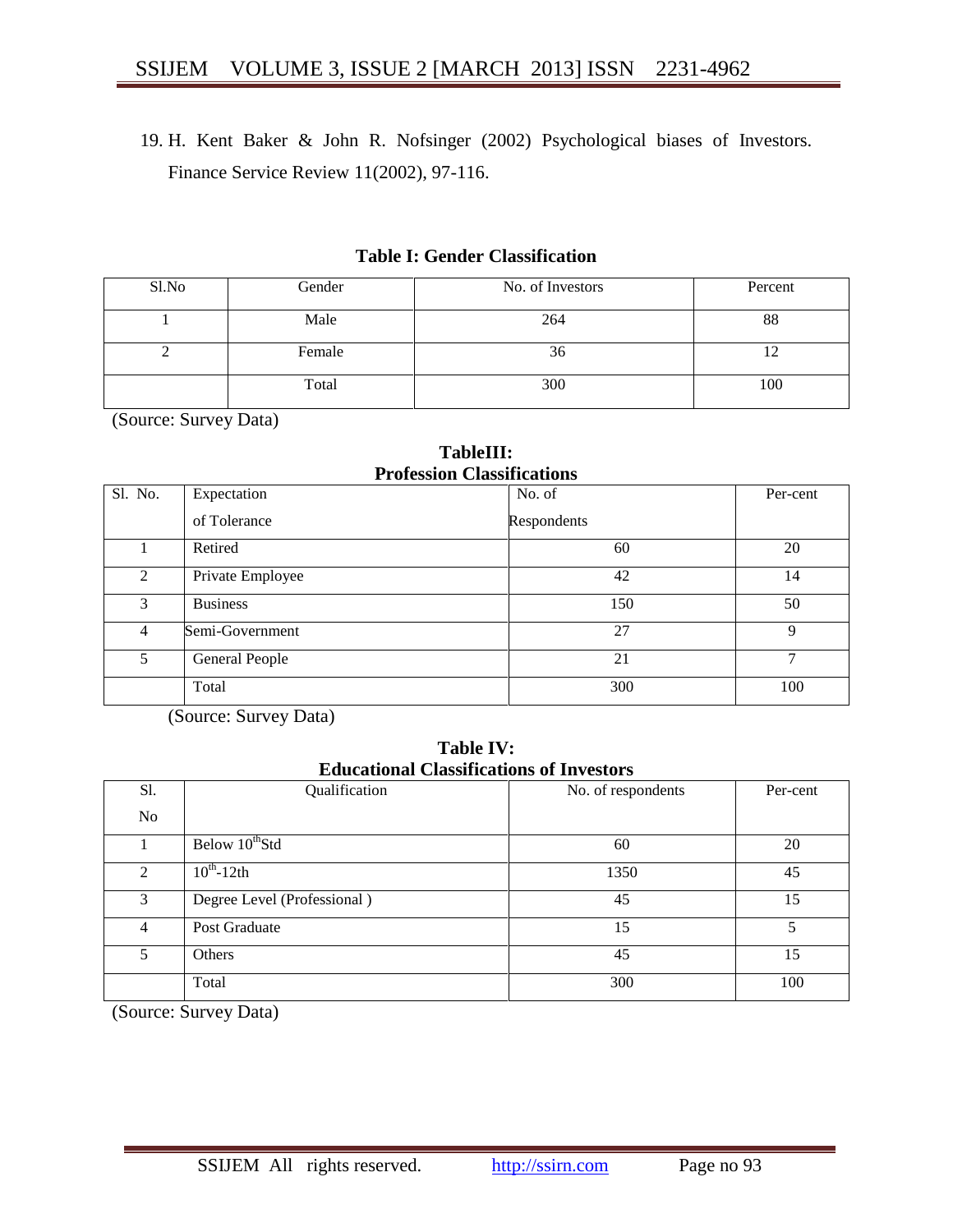|                | <b>Religious classifications</b> |                    |          |  |  |  |  |
|----------------|----------------------------------|--------------------|----------|--|--|--|--|
| Sl.            | Religion                         | No. of respondents | Per-cent |  |  |  |  |
| No.            |                                  |                    |          |  |  |  |  |
|                | Hindu                            | 45                 | 15       |  |  |  |  |
| $\mathfrak{D}$ | Christian                        | 87                 | 29       |  |  |  |  |
| 3              | Muslim                           | 156                | 52       |  |  |  |  |
| $\overline{4}$ | Others                           | 12                 | 4        |  |  |  |  |
|                | Total                            | 300                | 100      |  |  |  |  |

**Table V:**

## **Figure: 1 Investment period of Investors**



(Source: Survey Data

| Table: VI.                                                                              |
|-----------------------------------------------------------------------------------------|
| <b>Factors Influencing the Investors Behavior to Invest in the Real Estate Property</b> |

| Sl.No          | <b>Neutral Information</b>                             |                      |          |           |       |                   |      |      |
|----------------|--------------------------------------------------------|----------------------|----------|-----------|-------|-------------------|------|------|
|                | Factors                                                | Strongly<br>Disagree | Disagree | Uncertain | Agree | Strongly<br>Agree | Mean | Rank |
|                | Recent price<br>movement in the<br>real estate market. | 84                   | 18       | 41        | 72    | 81                | 3.19 | 2    |
| $\overline{2}$ | <b>Current Economic</b><br>Indicators.                 | 48                   | 84       | 78        | 51    | 39                | 2.82 | 6    |
|                | Information from                                       | 102                  | 69       | 99        | 12    | 18                | 2.24 | 13   |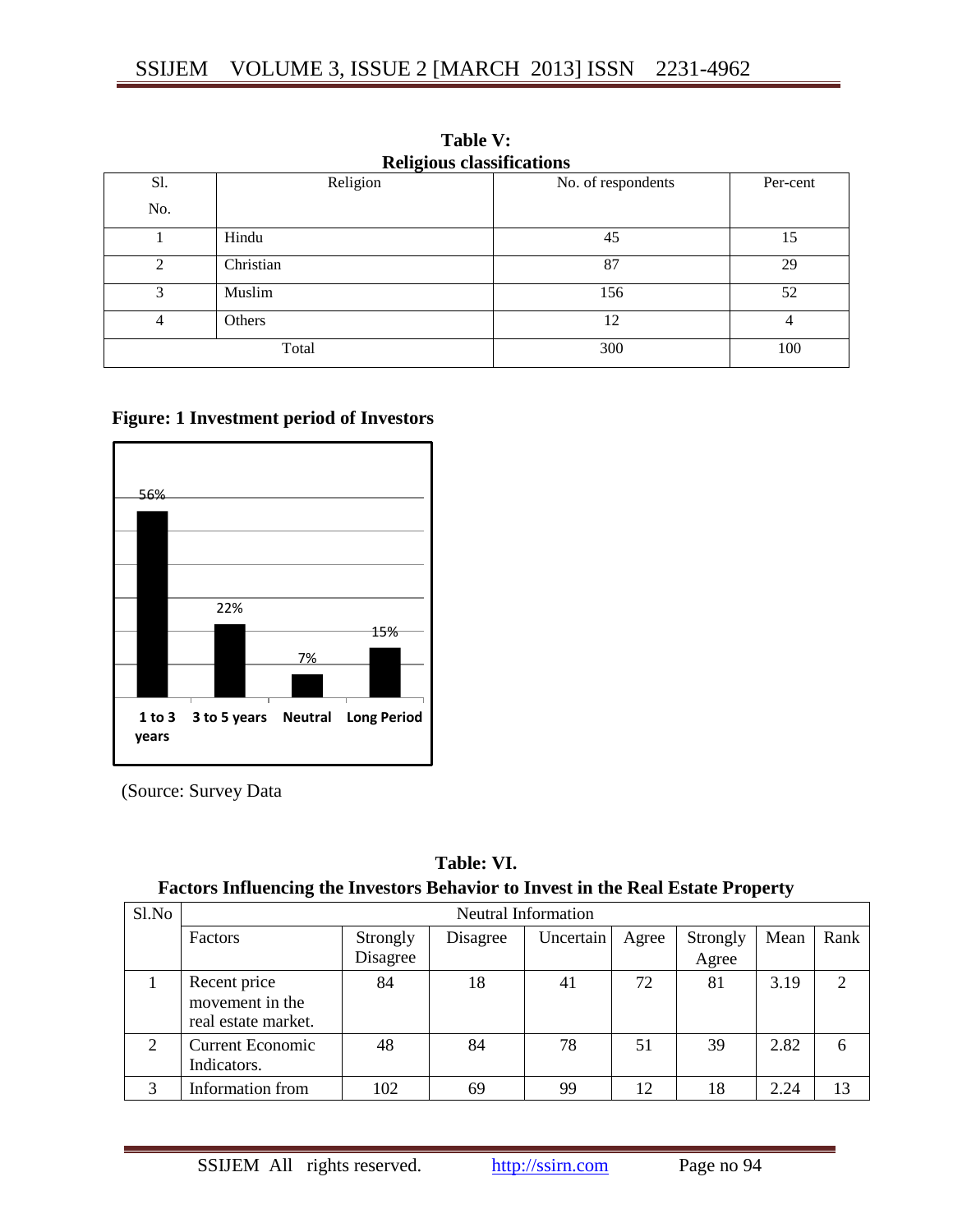|    | the internet                                   |     |                        |                                                                 |    |    |      |                |
|----|------------------------------------------------|-----|------------------------|-----------------------------------------------------------------|----|----|------|----------------|
| 4  | Coverage in the                                | 87  | 102                    | 87                                                              | 15 | 9  | 2.19 | 14             |
|    | press                                          |     |                        |                                                                 |    |    |      |                |
|    |                                                |     |                        | Motivation from the Advisors                                    |    |    |      |                |
| 5  | Motivation from the                            | 32  | 42                     | 84                                                              | 90 | 52 | 3.46 | 1              |
|    | real estate                                    |     |                        |                                                                 |    |    |      |                |
|    | developers and<br>brokers.                     |     |                        |                                                                 |    |    |      |                |
| 6  | Motivation from                                | 78  | 96                     | 51                                                              | 45 | 30 | 2.50 | $8\,$          |
|    | self experience.                               |     |                        |                                                                 |    |    |      |                |
|    | Motivation from                                | 88  | 96                     | 68                                                              | 21 | 27 | 2.32 | 10             |
| 7  | the Family members.                            |     |                        |                                                                 |    |    |      |                |
| 8  | Motivation from the                            | 93  | 102                    | 90                                                              | 6  | 9  | 2.13 | 16             |
|    | friends.                                       |     |                        |                                                                 |    |    |      |                |
|    |                                                |     | <b>Investment Risk</b> |                                                                 |    |    |      |                |
| 9  | Portfolio selection to                         | 60  | 69                     | 51                                                              | 54 | 66 | 3.01 | 5              |
|    | achieve the desired                            |     |                        |                                                                 |    |    |      |                |
|    | object.                                        |     |                        |                                                                 |    |    |      |                |
| 10 | Long period return<br>on investment            | 78  | 75                     | 57                                                              | 54 | 36 | 2.64 | $\overline{7}$ |
|    | interrupted                                    |     |                        |                                                                 |    |    |      |                |
|    | by the inflation.                              |     |                        |                                                                 |    |    |      |                |
| 11 | Loss of initial                                | 99  | 114                    | 39                                                              | 27 | 21 | 2.19 | 15             |
|    | investment Made for                            |     |                        |                                                                 |    |    |      |                |
|    | the purchase                                   |     |                        |                                                                 |    |    |      |                |
|    | property within the                            |     |                        |                                                                 |    |    |      |                |
| 12 | period of agreement.<br>Failure to fulfill the | 114 | 111                    | 45                                                              | 12 | 18 | 2.02 | 17             |
|    | agreement between                              |     |                        |                                                                 |    |    |      |                |
|    | the parties involved in                        |     |                        |                                                                 |    |    |      |                |
|    | real estate market                             |     |                        |                                                                 |    |    |      |                |
| 13 | Happening of                                   | 150 | 93                     | 45                                                              | 6  | 6  | 1.75 | 20             |
|    | uncertain events                               |     |                        |                                                                 |    |    |      |                |
|    |                                                |     |                        | Self-Image and the Image of Real Estate Developers/Agents Image |    |    |      |                |
| 14 | Real estate broker's                           |     |                        |                                                                 |    |    |      |                |
|    | efficiency to shape                            |     |                        |                                                                 |    |    |      |                |
|    | the investor for<br>suitable and               | 57  | 60                     | 57                                                              | 69 | 57 | 3.04 | 3              |
|    | profitable                                     |     |                        |                                                                 |    |    |      |                |
|    | investment                                     |     |                        |                                                                 |    |    |      |                |
| 15 | Involvement of                                 | 48  | 45                     | 111                                                             | 45 | 51 | 3.01 | $\overline{4}$ |
|    | realty developers to                           |     |                        |                                                                 |    |    |      |                |
|    | solve the investors'                           |     |                        |                                                                 |    |    |      |                |
|    | problems.                                      |     |                        |                                                                 |    |    |      |                |
|    | Organized                                      |     |                        |                                                                 |    |    |      |                |
| 16 | Real Estate Market.                            | 84  | 90                     | 96                                                              | 21 | 9  | 2.29 | 12             |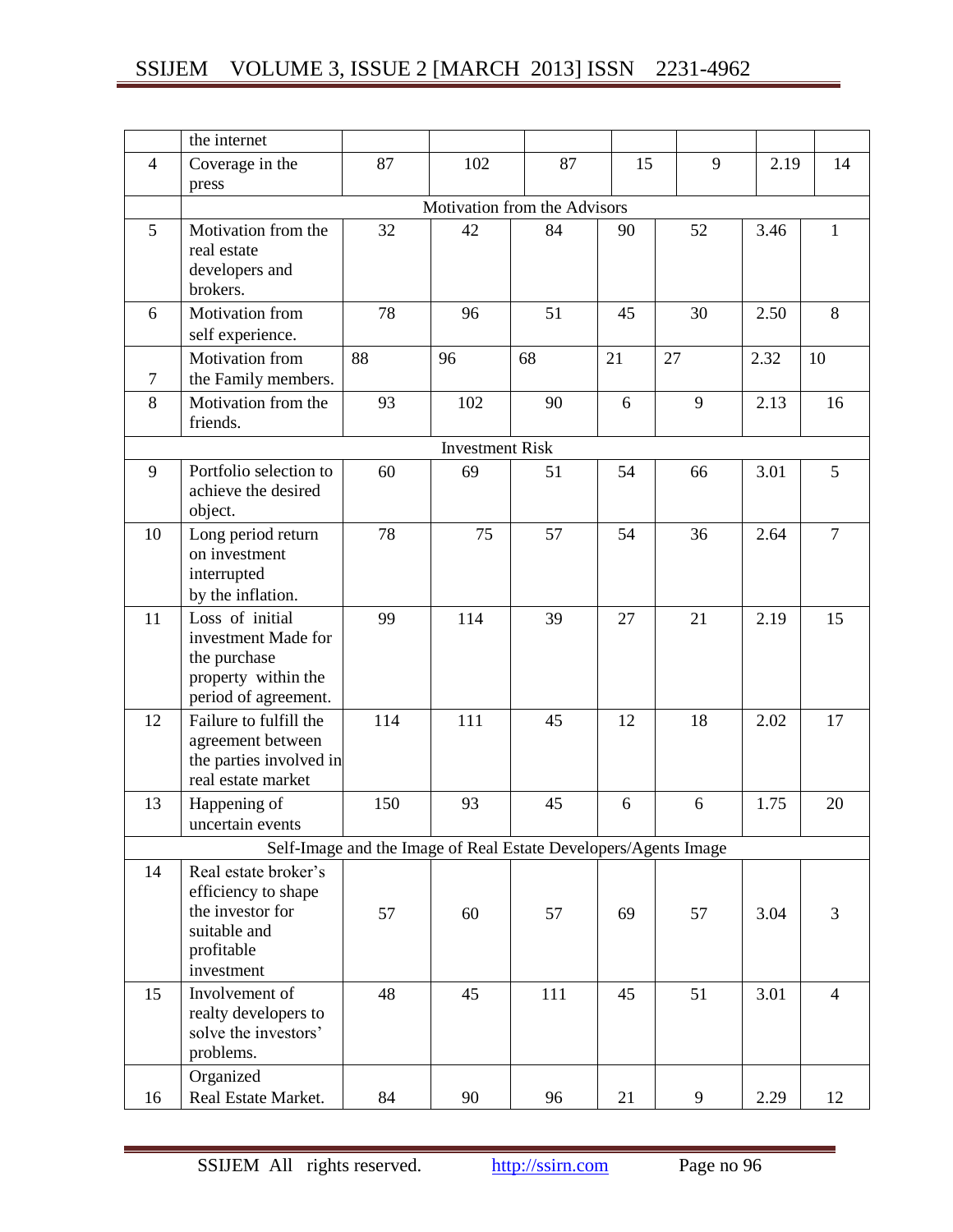|    | Wish to get rich<br>quickly.                           | 90  | 57  | 96  | Q  | 21 | 2.30 |    |
|----|--------------------------------------------------------|-----|-----|-----|----|----|------|----|
| 18 | Reputation of the<br>firm                              | 74  | 82  | 120 | 15 |    | 2.34 |    |
| 19 | Efficiency of realty<br>developers and its<br>members. | 120 | 105 | 54  | 12 |    | 1.95 | 18 |
| 20 | Feelings regarding<br>firms' service.                  | 108 | 117 | 63  | 6  | b  | 1.94 | 19 |

#### **Table: VII**

## **Factors Influencing the Most and those Influencing the Least (with Mean and Rank)**

| S1.<br>No      | Factors                 | Strongly<br>Disagree | Disagree        | Uncertain        | Agree           | Strongly<br>Agree | Mean | Rank           |
|----------------|-------------------------|----------------------|-----------------|------------------|-----------------|-------------------|------|----------------|
|                |                         |                      |                 |                  |                 |                   |      |                |
| $\mathbf{1}$   | Motivation from the     | $\overline{32}$      | $\overline{42}$ | 84               | 90              | 52                | 3.46 | $\mathbf{1}$   |
|                | real estate brokers     |                      |                 |                  |                 |                   |      |                |
|                | and developers.         |                      |                 |                  |                 |                   |      |                |
| $\overline{2}$ | Recent price            | 84                   | $\overline{18}$ | 41               | 72              | 81                | 3.19 | $\overline{2}$ |
|                | movement in the         |                      |                 |                  |                 |                   |      |                |
|                | real estate market.     |                      |                 |                  |                 |                   |      |                |
|                | Real estate broker's    |                      |                 |                  |                 |                   |      |                |
| $\overline{3}$ | efficiency to shape     |                      |                 |                  |                 |                   |      |                |
|                | the investor for        | 57                   | 60              | 57               | 69              | 57                | 3.04 | 3              |
|                | suitable and            |                      |                 |                  |                 |                   |      |                |
|                | profitable investment.  |                      |                 |                  |                 |                   |      |                |
| $\overline{4}$ | Involvement of          | 48                   | $\overline{45}$ | $\overline{111}$ | 45              | $\overline{51}$   | 3.01 | $\overline{4}$ |
|                | realty developers to    |                      |                 |                  |                 |                   |      |                |
|                | solve the investors     |                      |                 |                  |                 |                   |      |                |
|                | problems                |                      |                 |                  |                 |                   |      |                |
| 5 <sup>5</sup> | Poor Portfolio          | 60                   | 69              | 51               | 54              | 66                | 3.01 | 5              |
|                | selection to achieve    |                      |                 |                  |                 |                   |      |                |
|                | the desired object.     |                      |                 |                  |                 |                   |      |                |
| 6              | <b>Current Economic</b> | 48                   | 84              | 78               | 51              | 39                | 2.82 | 6              |
|                | Indicators.             |                      |                 |                  |                 |                   |      |                |
| $\overline{7}$ | Long period return      | 78                   | 75              | 57               | $\overline{54}$ | 36                | 2.64 | $\overline{7}$ |
|                | on investment           |                      |                 |                  |                 |                   |      |                |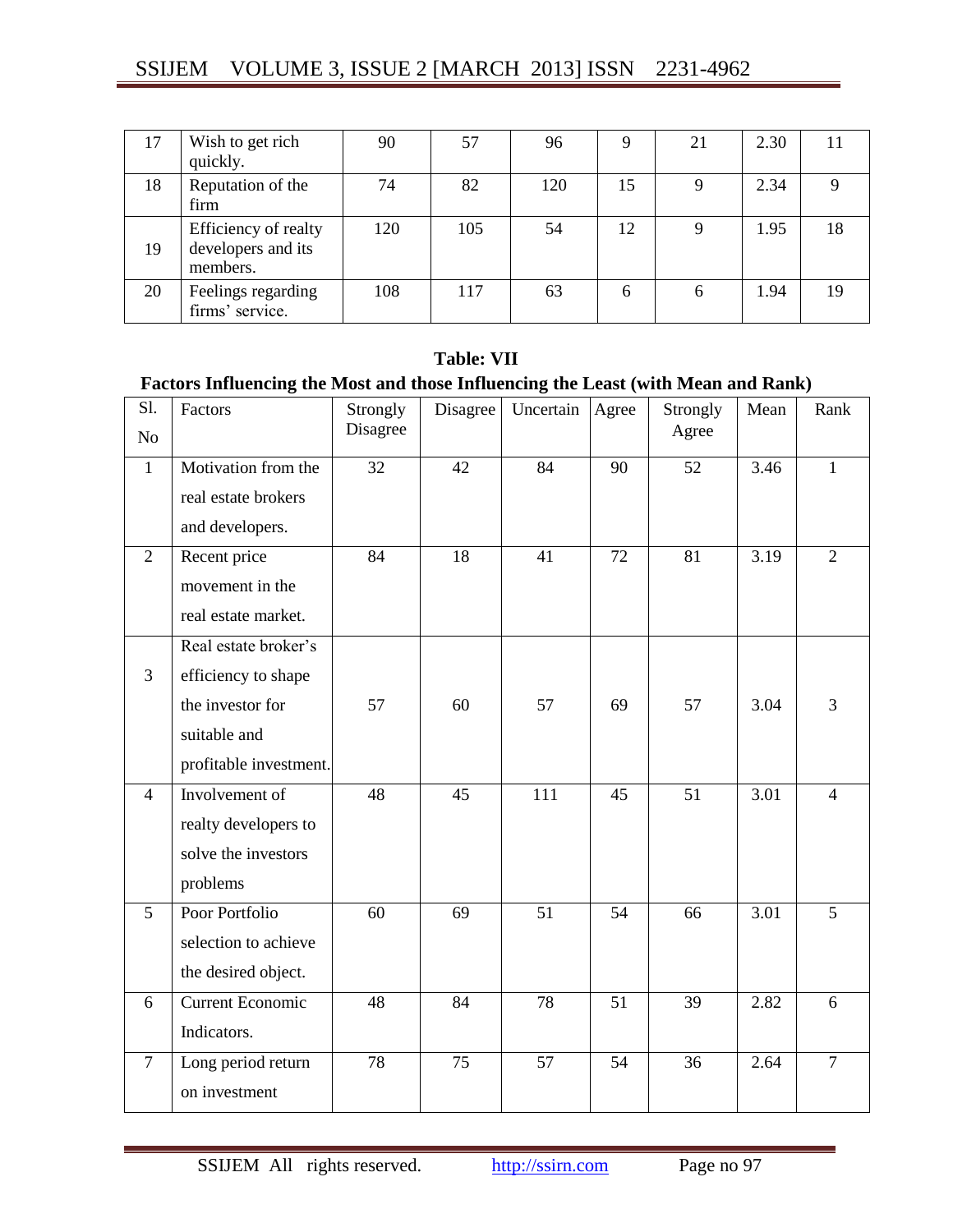|    | interrupted by the     |                 |     |     |    |                |      |      |                |
|----|------------------------|-----------------|-----|-----|----|----------------|------|------|----------------|
|    | inflation.             |                 |     |     |    |                |      |      |                |
| 8  | Motivation from        | $\overline{78}$ | 96  | 51  | 45 | 30             |      | 2.50 | 8              |
|    | self experience        |                 |     |     |    |                |      |      |                |
| 9  | Reputation of the      | 74              | 82  | 120 | 15 | 9              |      | 2.34 | $\overline{9}$ |
|    | firm.                  |                 |     |     |    |                |      |      |                |
| 10 | Motivation from the    | $\overline{88}$ | 96  | 68  | 21 | 27             |      | 2.32 | 10             |
|    | Family members.        |                 |     |     |    |                |      |      |                |
| 11 | Get rich quickly.      | 90              | 57  | 96  | 9  | 21             |      | 2.30 | 11             |
| 12 | Organized              | 84              | 90  | 96  | 21 | 9              |      | 2.29 | 12             |
|    | Real Estate Market     |                 |     |     |    |                |      |      |                |
| 13 | Information from       | 102             | 69  | 99  | 12 | 18             |      | 2.24 | 13             |
|    | the internet.          |                 |     |     |    |                |      |      |                |
| 14 | Coverage in the        | 87              | 102 | 87  | 15 | $\overline{9}$ |      | 2.19 | 14             |
|    | press.                 |                 |     |     |    |                |      |      |                |
| 15 | Loss of initial        | 99              | 114 | 39  | 27 | 21             |      | 2.19 | 15             |
|    | investment Made for    |                 |     |     |    |                |      |      |                |
|    | the purchase           |                 |     |     |    |                |      |      |                |
|    | property within the    |                 |     |     |    |                |      |      |                |
|    | period of agreement    |                 |     |     |    |                |      |      |                |
| 16 | Motivation from        | 93              | 102 | 90  | 6  | 9              | 2.13 |      | 16             |
|    | the friends.           |                 |     |     |    |                |      |      |                |
|    | Failure to fulfill the |                 |     |     |    |                |      |      |                |
|    | agreement between      | 114             | 111 | 45  | 12 | 18             | 2.02 |      | 17             |
|    | the parties involved   |                 |     |     |    |                |      |      |                |
| 17 | in real estate         |                 |     |     |    |                |      |      |                |
|    | market.                |                 |     |     |    |                |      |      |                |
|    | Efficiency of realty   |                 |     |     |    |                |      |      |                |
|    | developers and its     |                 |     |     |    |                |      |      |                |
| 18 | members.               | 120             | 105 | 54  | 12 | 9              | 1.95 |      | 18             |
| 19 | Feelings regarding     | 108             | 117 | 63  | 6  | 6              | 1.94 |      | 19             |
|    | firms service          |                 |     |     |    |                |      |      |                |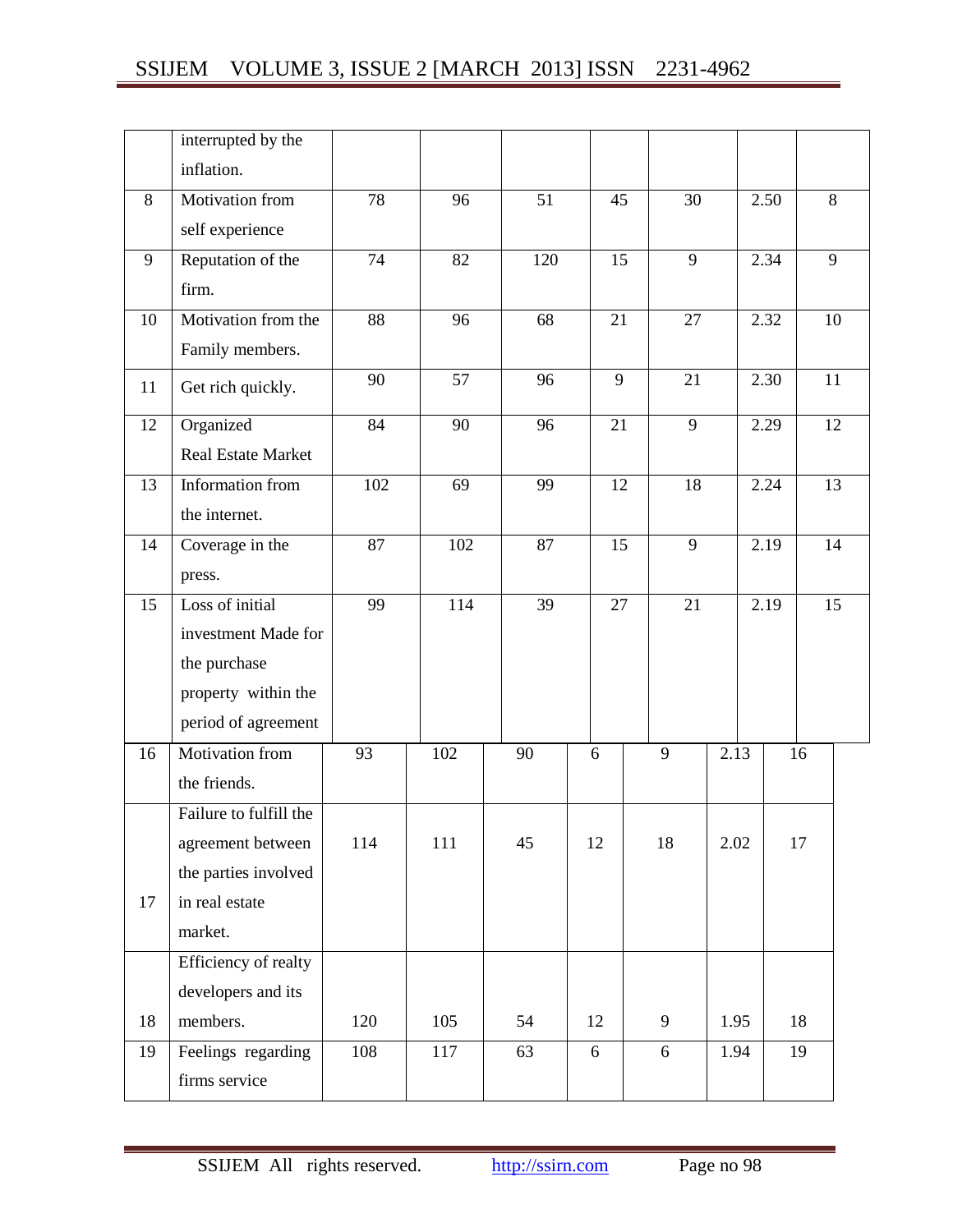| 20 | Happening of      | 1 JU | . ۔ | 4J |  | $-$<br>1. I J | $\overline{\phantom{a}}$ |
|----|-------------------|------|-----|----|--|---------------|--------------------------|
|    | Uncertain events. |      |     |    |  |               |                          |





## **Testing hypothesis-No.1**

| Religion  | Frequency | %     |
|-----------|-----------|-------|
| Hindu     | 38        | 19.0  |
| Christian | 58        | 29.0  |
| Muslim    | 104       | 52.0  |
| Total     | 200       | 100.0 |

## **Chi-square value: 34.360 (p-value <0.05)**

|     |        | $O - E$  | $(O - E)2$ | $(O - E)2 / E$ |
|-----|--------|----------|------------|----------------|
| 38  | 66.67  | $-28.67$ | 821.78     | 12.33          |
| 58  | 66.67  | $-8.67$  | 75.11      | 1.13           |
| 104 | 66.67  | 37.33    | 1393.78    | 20.91          |
| 200 | 200.00 |          |            | 34.36          |

## **Testing hypothesis No.2**